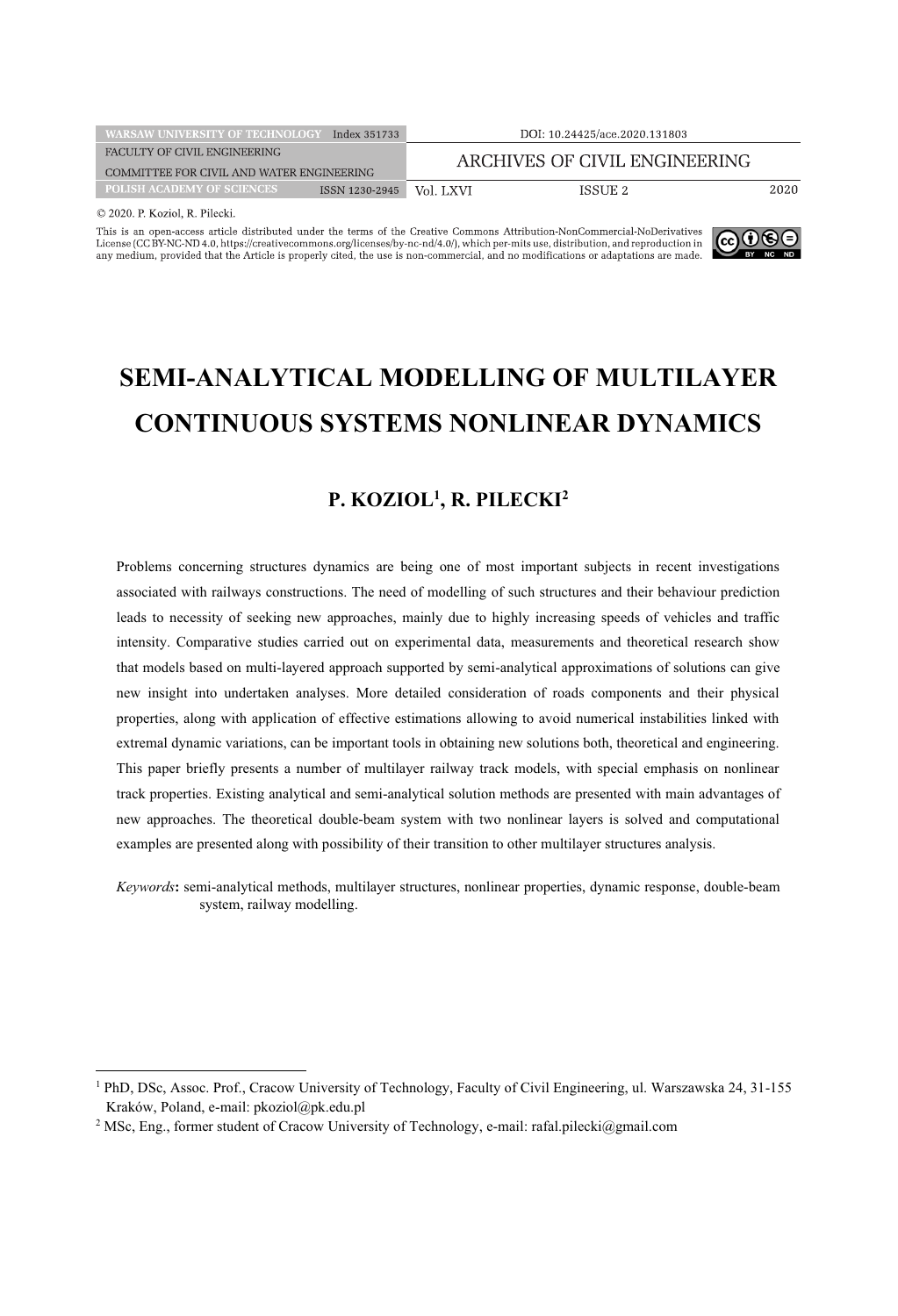## **1. INTRODUCTION**

Due to continuously increasing speeds of recent trains and construction of high speed rails, new models and approaches to their analysis are sought in order to predict dynamic behaviour of such structures. Old re-built and renovated tracks need similar studies, especially those being placed in the areas of dense urban development. Experimental studies and measurements in-situ show the necessity of consideration of all rail track components forming multi-layered structure, including their nonlinear properties. The simplest model of rail track consists of single beam resting on elastic foundation [1, 2]. The beam can be described either by the Euler-Bernoulli equation or the Timoshenko beam model. The beam foundation can be also viscoelastic with linear or nonlinear stiffness [3, 4, 5].

More advanced models of railway track are based on multi-beam structures. However, more than two beams are rarely considered. Usually the two-layer model consisting of two beams connected by elastic or viscoelastic layer and resting on elastic or viscoelastic foundation is taken into account. This model is recognized as a good enough representation of vertical vibrations generated by train passing by the observation point placed on rail. First layer in this model represents rails and the second one, considered as a rigid body, reflects behaviour of sleepers. This model was previously validated and computational results coming from parametrical analysis were compared with real measurements done on Polish railway network for several speeds of moving train [6, 7].

Inclusion of nonlinear or stochastic properties of layers connecting beams or describing foundation properties leads to significant difficulties in solving such systems. There are several numerical approaches based usually of FEM techniques, but numerical results need validation and, in addition, computations using FEM-based methods are power and time consuming. Therefore a seeking for analytical solutions is still very important for progress in railway engineering. Usually analytical methods, when one deals with nonlinearities or randomness, give closed form solution which are ineffective in parametrical analysis. These smart mathematical formulas need to be transformed to more friendly form, which means application of various approximating procedures. Analytical approximations are highly valued but, unfortunately, in many cases analytical formulas are insufficient to solve problems. Then the next step for approximation would be numerical computations. When it is possible to apply analytical approximations without discretization of domain, one can say about semi-analytical solution. When it comes to discretization and numerical approximating procedures must be applied, then one can call the method semi-numerical one.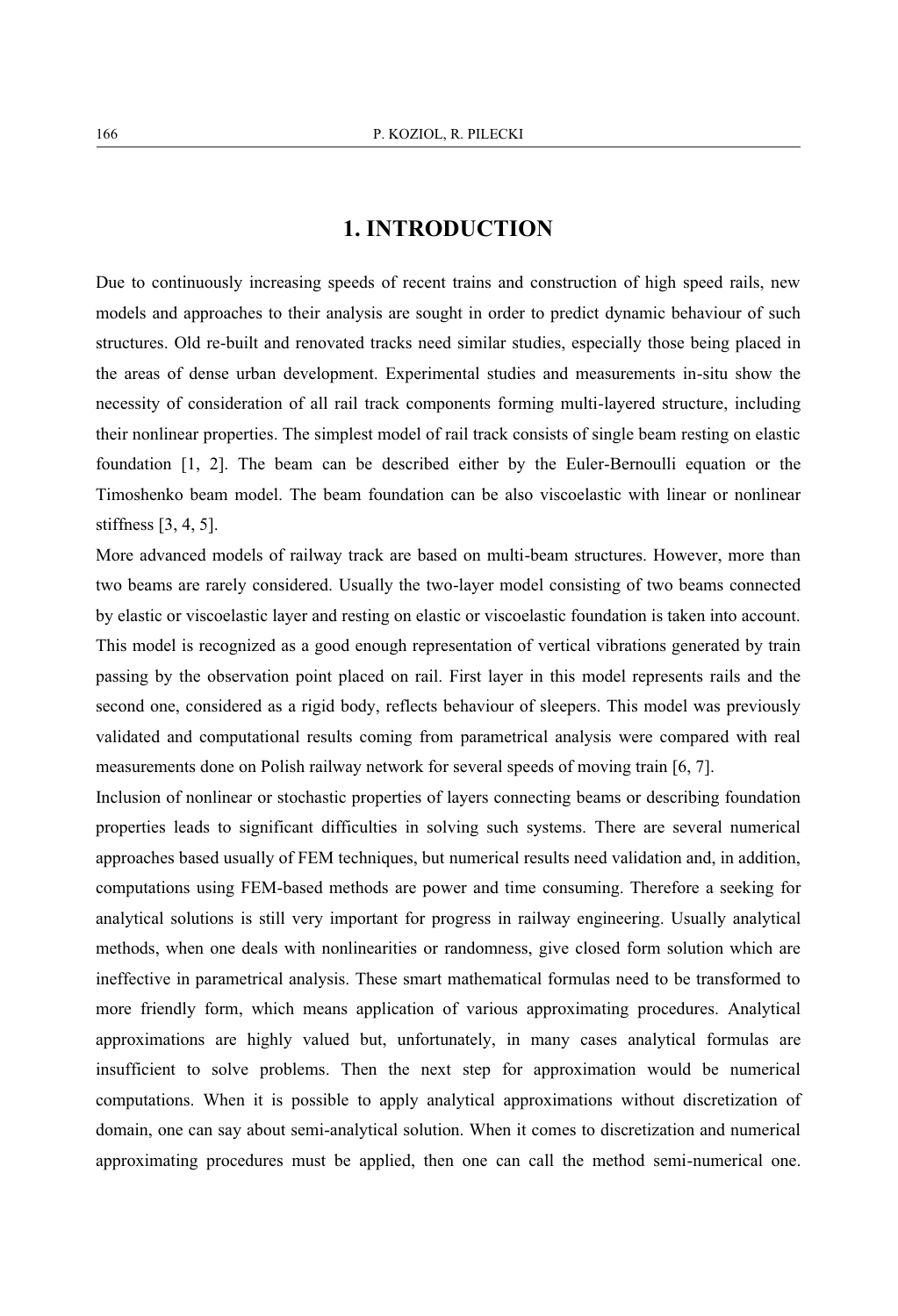Purely numerical approaches belong to different group of techniques which are being relatively rarely used nowadays. Significant advantages are being found in mixed techniques called hybrid approaches which obey both semi-analytical and semi-numerical modelling.

Previously published papers show interesting semi-analytical results concerned with nonlinear stiffness included in beam-foundation structures [8, 9]. One-layer and two-layer models were analysed in details under assumption of nonlinear stiffness of structure foundation, by using semianalytical method based on wavelet approximation combined with Adomian's decomposition. Both these models are also validated by comparison with measurements done on operating railway track showing high compliance of results within vertical vibrations of the track for various sets of parameters and speeds of train [6, 7, 8].

Initial studies leading to practical results and their applications to railway dynamics study were based on the analysis of purely theoretical model of infinitely long double-beam, firstly in the linear case and after that with nonlinear foundation [9, 10]. Hence, other modifications, such as discussed nonlinear stiffness of layer between beams, which corresponds to fastening system properties, should be preceded by theoretical investigations of mechanical systems unnecessarily directly related to rail track. Therefore the case with two nonlinear layers is analysed by using the system of parameters similar to this one used before in initial studies. Recognition of mechanical properties of such dynamic system will allow to apply it to the analysis of railway track properties.

Modelling of dynamic excitations generated by train is another important subject of this study. The load produced by train has complicated structure with several terms coming from vehicle but also from track imperfections or foundation irregularities. The main terms are: the force constant in time, produced by the weight of train and responsible for stationary solution, the force changing in time, produced by several factors, including regular imperfections of wheels or rail head surface (e.g. corrugations) or the specific character of periodic structures, e.g. sleepers spacing, and finally some other irregularities difficult to describe analytically due to their randomness [6, 11-17]. Although all these terms are important for a proper description of dynamic interactions in railway track, in this paper only stationary load is considered and other cases are left for further study.

One should mention also about different class of models based on layered foundation modelling, where solid is described by equation of motion in soil. Several interesting results, including optimization of layers properties in order to minimize surface vibrations, can be found in the literature [18, 19]. It is worth to mention that semi-analytical techniques used in solving these problems can be applied to other problems based on multilayer continuous systems [20] and some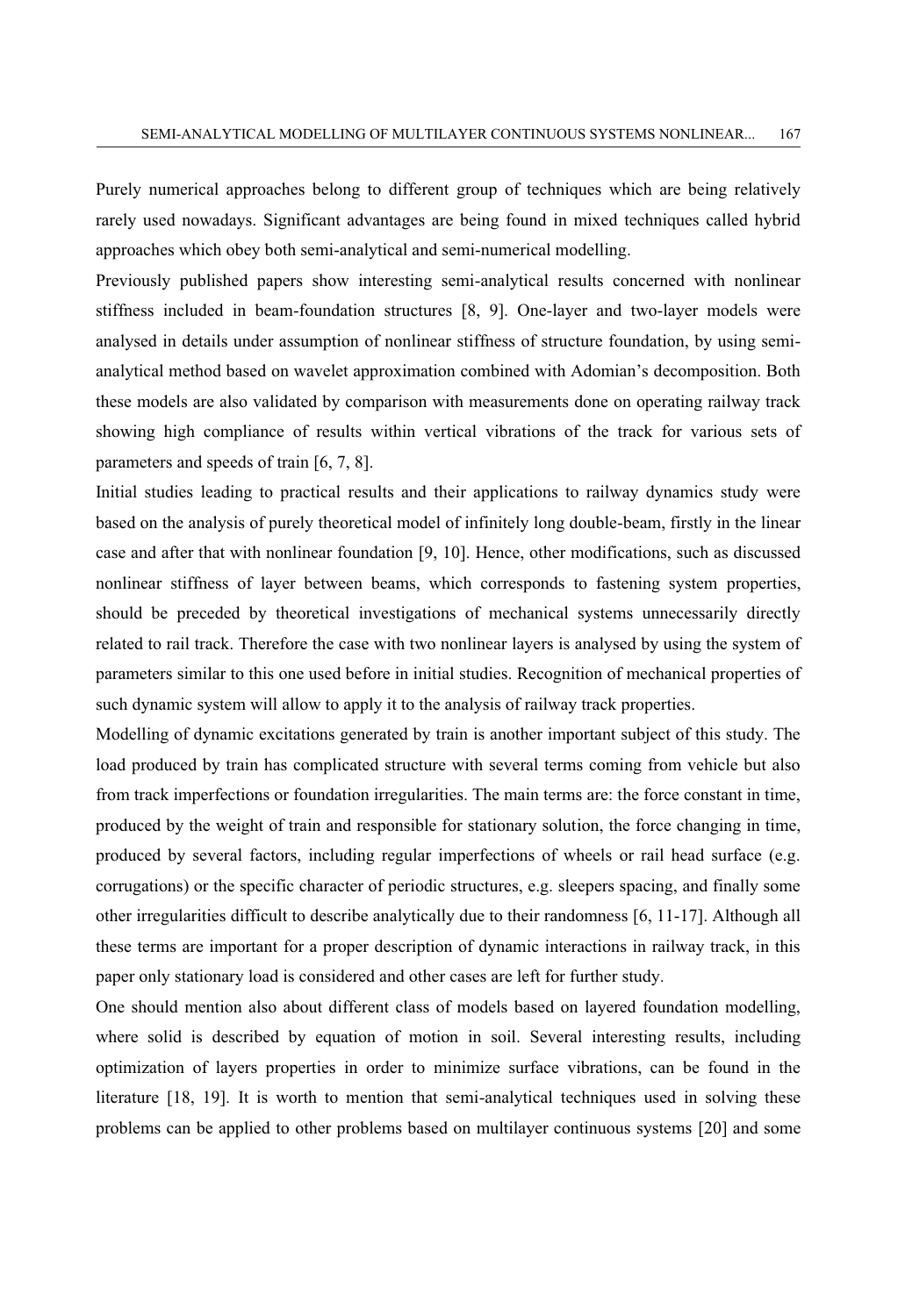initial works in this area has been already done by the Authors' research group, especially in the area of geogrids applications [21].

# **2. EQUATIONS AND MODELS**

Because vertical vibrations of the railway track are the main factor important for its dynamic response analysis, usually beam-foundation systems are investigated. In the case of load moving along the beam, such models can be recognized as a good enough representation of main features of rail track reaction to moving train. The simplest one is based on the Euler-Bernoulli beam equation [6]:

$$
EI\frac{\partial^4 w_r}{\partial x^4} + m_r \frac{\partial^2 w_r}{\partial t^2} + k_L w_r = P(x, t)
$$
 (1)

where  $EI$  [N/m<sup>2</sup>] is a bending stiffness of rail steel,  $m_r$  [kg/m] is a rail unit mass,  $k_L$  [N/m<sup>2</sup>] is linear foundation stiffness and  $P(x, t)$  [N/m] represents force generated by moving train.  $w_r$  [m] denotes deflection of beam (rails),  $x \text{ [m]}$  is a space variable along the beam and  $t \text{ [s]}$  denotes the time variable.

In this equation might be included other terms describing rail track properties, such as e.g. *N* [N] axial force in rail;  $m_r$  [kg/m] - rail unit mass;  $c_r$  [Ns/m<sup>2</sup>] - viscous damping of rail foundation;  $k_N$ [N/m<sup>4</sup>] - nonlinear part of foundation stiffness and others [8]:

$$
EI\frac{\partial^4 w_r}{\partial x^4} + N\frac{\partial^2 w_r}{\partial x^2} + m_r \frac{\partial^2 w_r}{\partial t^2} + c_r \frac{\partial w_r}{\partial t} + k_L w_r + k_N w_r^3 = P(x, t).
$$
 (2)

This model, along with complex representation of load *P* consisting of two parts, constant in time and varying in time (related to conventional track with sleepers and sinusoidal signal associated with sleepers spacing), is experimentally confirmed [8]. Due to application of semi-analytical method based on wavelet analytical approximation and Adomian's decomposition, it was possible to develop effective method of parametrical analysis of the track dynamics [8, 22-25].

More convenient model of railway track uses the idea of double-beam model where two beams are connected by elastic or viscoelastic layer and the whole structure rests of foundation, again elastic or viscoelastic. The force representing moving train moves with constant speed along upper beam which represents rails. The lower layer is responsible for sleepers and it is considered as a rigid body [6, 9, 10]:

$$
EI\frac{\partial^4 w_r}{\partial x^4} + m_r \frac{\partial^2 w_r}{\partial t^2} + c_r \left(\frac{\partial w_r}{\partial t} - \frac{\partial w_s}{\partial t}\right) + k_r(w_r - w_s) + k_{Nr} w_r^3 - k_{Ns} w_s^3 = P(x, t)
$$
 (3a)

$$
m_s \frac{\partial^2 w_s}{\partial t^2} + c_s \frac{\partial w_s}{\partial t} + k_s w_s - c_r \left( \frac{\partial w_r}{\partial t} - \frac{\partial w_s}{\partial t} \right) - k_r (w_r - w_s) + k_{Ns} w_s^3 - k_{Nr} w_r^3 = 0. \tag{3b}
$$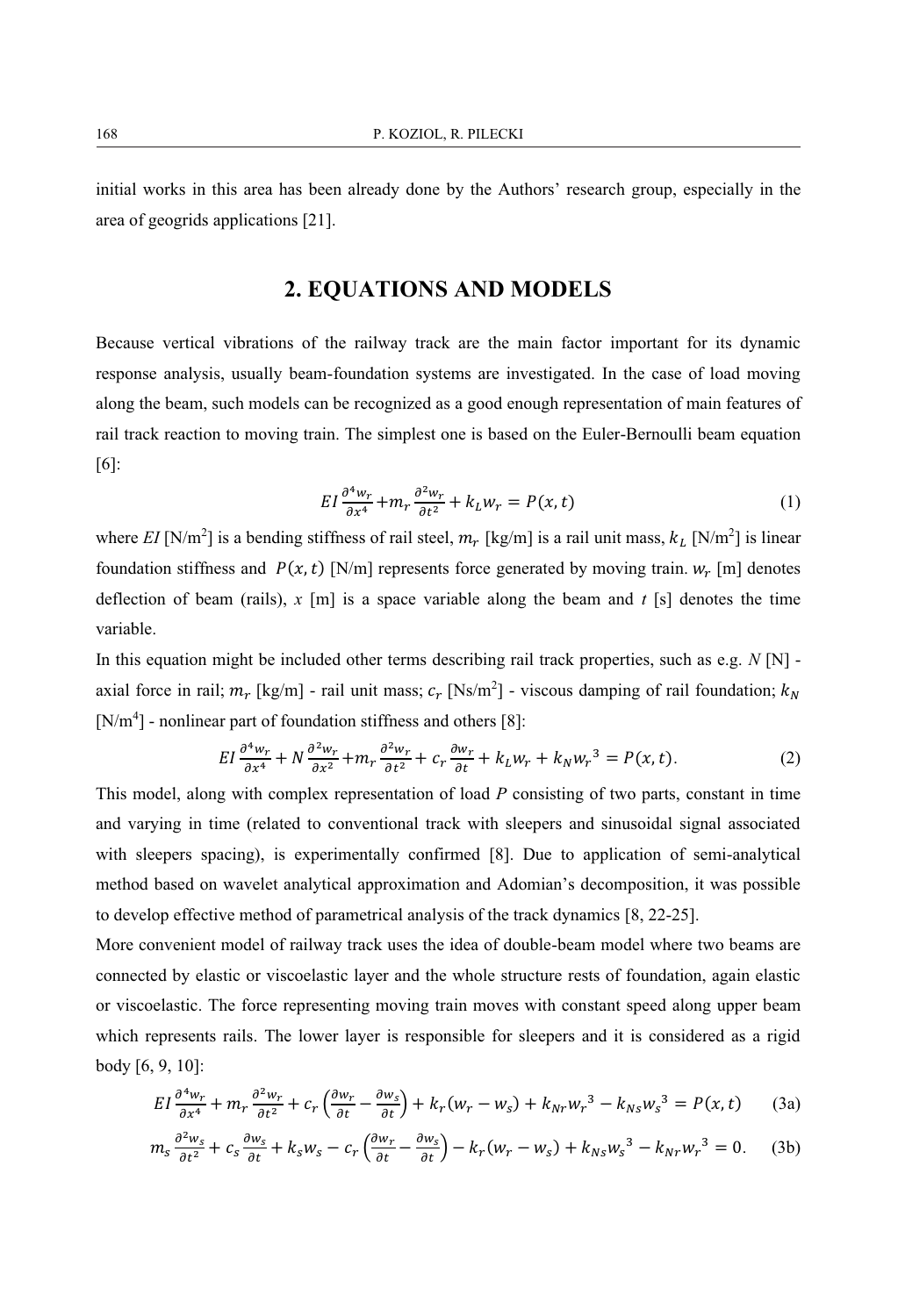Indexes *s* and *r* denote sleepers and rails, respectively,  $w_s$  [m] is vertical vibration of sleepers and  $k_{Nr}$  [N/m<sup>4</sup>],  $k_{Ns}$  [N/m<sup>4</sup>] describe nonlinear stiffness of fastening system and foundation, respectively.

Although the system of differential equations (3a-b) can be easily solved in the case of linear properties of layers, inclusion of nonlinear part of stiffnesses makes it extremely complex. Either numerical methods must be involved or semi-analytical approximations applied with strong regime with regard to convergence of approximate solutions. The series representing the dynamic response of the system can be controlled by conditions checked already for other less complex systems. The main criterion is the stabilization of solution in relation to physical parameters within the area of the model applicability. Proper choice of the approximation order can be secured by controlling so called "error index" which allows to obtain solution with assumed level of accuracy [9, 10, 25]:

$$
0 \le \frac{\|w_{r_{j+1}}\|}{\|w_{r_j}\|} < 1, \, 0 \le \frac{\|w_{s_{j+1}}\|}{\|w_{s_j}\|} < 1 \tag{4}
$$

$$
w_{r}^{er} = \frac{|\|s_n^{w_r}\| - \|s_{n-1}^{w_r}\|}{\|s_n^{w_r}\|}, w_{s}^{er} = \frac{|\|s_n^{w_s}\| - \|s_{n-1}^{w_s}\|}{\|s_n^{w_s}\|} \tag{5}
$$

for consecutive terms of Adomian series (*j*=0, *I*, 2,... and  $\left\|w_{rj}\right\| \neq 0$ ,  $\left\|w_{sj}\right\| \neq 0$ ) of both layers response ( $w_r$  and  $w_s$ ) with the maximum norm:

$$
\|w_{rj}\| = \max_{x} |Re[w_{rj}(x)]|, \|w_{sj}\| = \max_{x} |Re[w_{sj}(x)]|.
$$
 (6)

 $S_n^{w_r}$  and  $S_n^{w_s}$  denote the *n*<sup>th</sup> partial sum of the approximate solution in physical domain obtained for rails and sleepers, respectively.

Modelling of load generated by train is difficult issue. It is relatively easy to represent weight of train and dynamic forces produced by regular imperfections or periodic character of structure. In real scenario, some irregularities are unpredictable and in this case the load should be considered as a dynamic stochastic process. In simplified form, the load can be considered as a random function with three main terms:

$$
P(x,t) = P_c(x,t) + P_D(x,t) + P_R(x,t,\gamma).
$$
 (7)

The term  $P_c(x, t)$ , constant in time, is generated by weight of train, the term  $P_b(x, t)$  is responsible for forces produced by regular imperfections of rail track, e.g. corrugations or sleepers spacing, and the term  $P_R(x, t, \gamma)$  is random function generated by other unexpected and difficult to predict changes in structure that might cause additional dynamic interactions (including vehicle dynamics). The technique leading to analytical formula describing random factor of load was shown in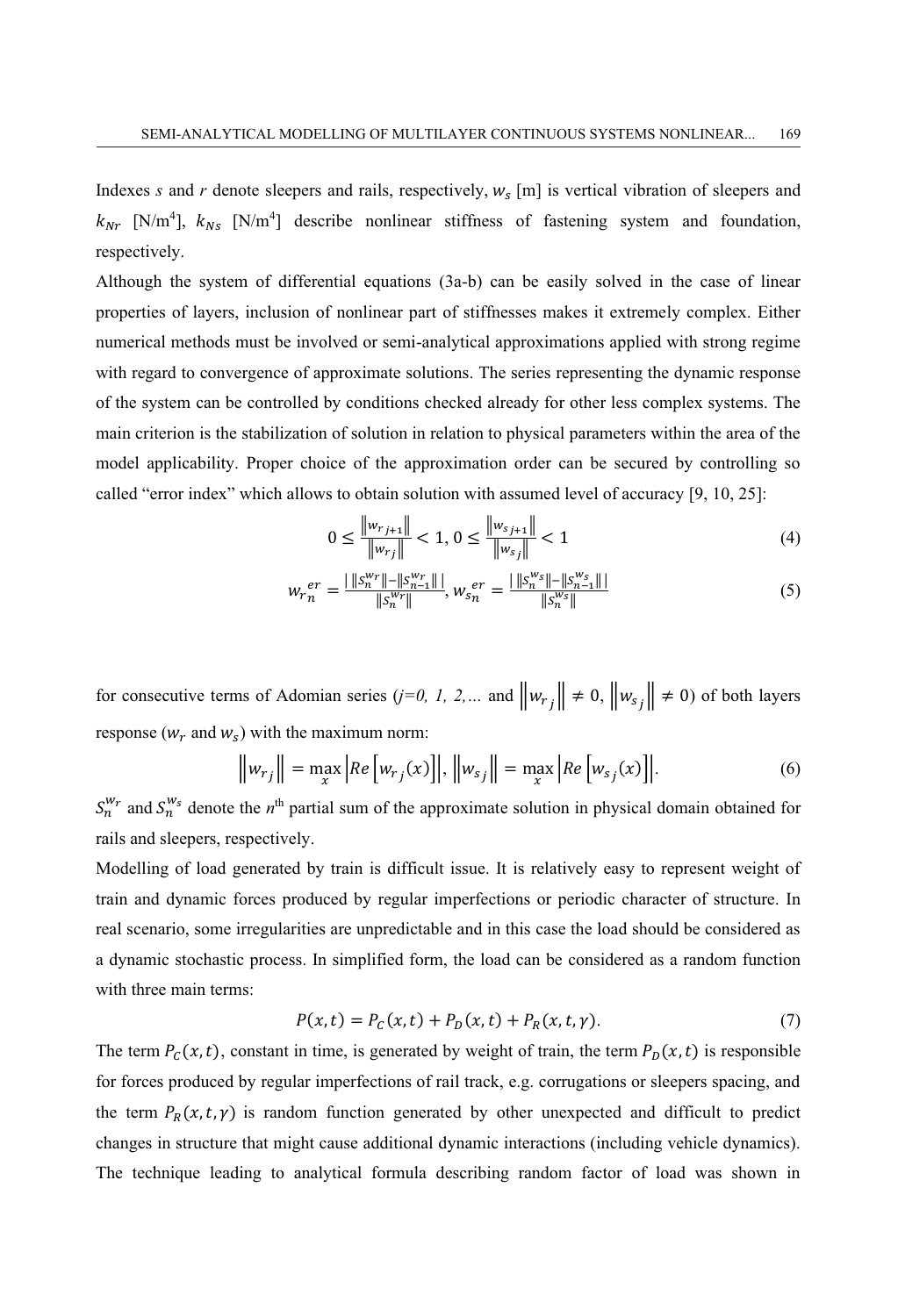published papers, however its application to railway engineering modelling remains problem to solve [6, 8, 15].

Before that, one must analyse all important features of the developed model along with its computational capabilities. Although combination of random procedure with hybrid semi-analytical approximations can give new results important for railway engineering, it needs careful study due to errors that could be done by several approximations involved in computations. Additionally, one must remember that the considered system possesses relatively high sensitivity for changing physical parameters of structure due to character of semi-analytical methods applied to solve the problem [8, 9, 25]. This influences effectiveness of the procedure which is crucial for applications.

In this paper, simplified theoretical model of infinitely long double-beam dynamic response is considered:

$$
EI_u \frac{\partial^4 u}{\partial x^4} + m_u \frac{\partial^2 u}{\partial t^2} + c_u \left(\frac{\partial u}{\partial t} - \frac{\partial w}{\partial t}\right) + k_u(u - w) + k_{Nu}u^3 - k_{Nw}w^3 = P(x, t) \exp(i\Omega t) \tag{8a}
$$

$$
EI_w \frac{\partial^4 w}{\partial x^4} + m_w \frac{\partial^2 w}{\partial t^2} + c_w \frac{\partial w}{\partial t} + k_w w - c_u \left(\frac{\partial u}{\partial t} - \frac{\partial w}{\partial t}\right) - k_u (u - w) + k_{Nw} w^3 - k_{Nu} u^3 = 0
$$
 (8b)

where the following notations are used:

 $u$  and  $w$  – vertical displacements of upper and lower beam, respectively;

 $EI_u$ ,  $m_u$  – bending stiffness and mass of upper beam;

 $EI_w$ ,  $m_w$  – bending stiffness and mass of lower beam;

 $c_u$ ,  $k_u$  and  $c_w$ ,  $k_w$  – viscous damping and linear part of stiffness of the layer between beams and the foundation layer, respectively;

 $k_{Nu}$ ,  $k_{Nu}$  – nonlinear part of stiffness of the layer between beams and the foundation layer, respectively;

Because at points far enough from the point of load (moving forces) the central line deflection, its slope and curvature should tend to zero, homogeneous boundary conditions can be applied. The system is subjected to a set of two distributed forces harmonically varying in time with constant frequency  $\Omega = 2\pi \cdot f_{\Omega}$ , moving along the upper beam with constant velocity *V* at the constant distance between them. Each force is distributed on some interval and can be described by the following equation [7-9]:

$$
P(x,t) = \frac{P}{r} \cos^2 \left(\frac{\pi(x - vt)}{2r}\right) H(r^2 - (x - Vt)^2)
$$
\n(9)

where  $H(.)$  is the Heaviside step function and  $2r$  is the span of each force. Moving coordinate system is introduced in order to simplify computations:  $\tilde{x} = x - Vt$ .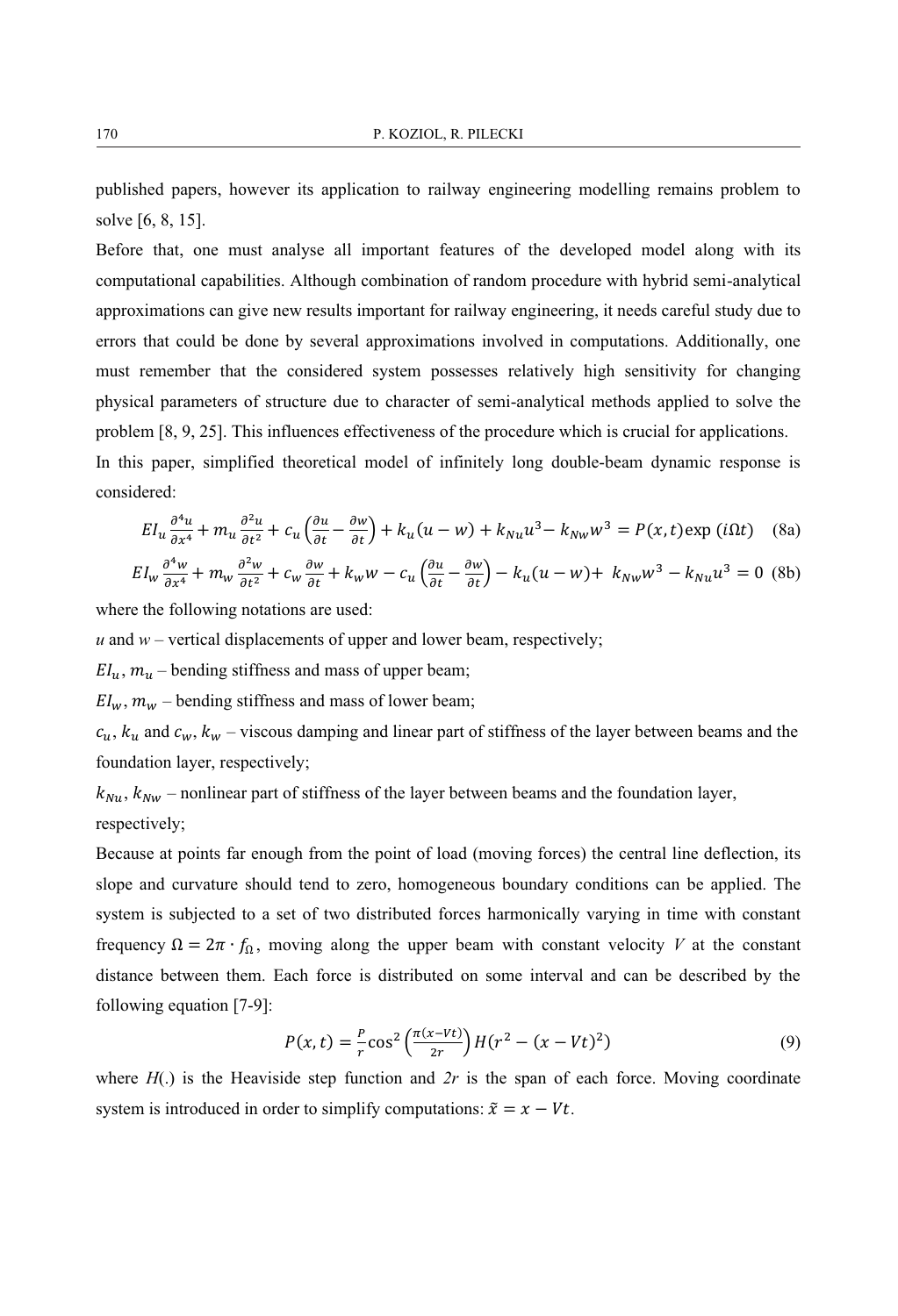Similar system was solved previously in two cases:

- 1) with linear foundation and nonlinear layer connecting beams [9];
- 2) with nonlinear foundation and linear stiffness of beams connection [10].

The system described in present paper is essential extension of these two models and, in further study, it will be studied with an assumption of load consisting of three terms mentioned above (Eq. 7). The issue of random load is however omitted in this paper. Future work will lead to transition of the developed approach to railway track analysis.

## **3. COMPUTATIONAL EXAMPLES**

Proposed semi-analytical hybrid approach leads to effective computational procedure allowing parametrical analysis of the investigated system. Such a study must be carried out before application of the developed model to practical problems, including railway engineering and especially the dynamic response of rail track to moving train. This is of importance for detailed analysis of solution convergence, with regard to nonlinear factors appearing in equations, and determination of the range of applicability for particular sets of physical and geometrical parameters. The wavelet approximation itself does not need additional testing in terms of convergence. This can be achieved on the basis of wavelet theory and it was done in previous publications [25]. However, determination of appropriate order of approximation needs careful case-sensitive checking, as the criterion of solution stability depending on equations parameters remains the only one valid way of control.

Figures provided in this paper form a set of initial computational examples calculated by using the developed model. At the first step, it is assumed that nonlinearities in both layers are similar and the influence of the distance between two moving loads on the system response is partially checked. Other parameters are taken from past publications describing linear double-beam behaviour and similar system with one nonlinear layer, both the foundation one either the layer connecting beams [9, 10]:  $P = 5 \cdot 10^5$  N/m,  $k_u = 4 \cdot 10^{13}$ N/m<sup>4</sup>,  $k_w = 4 \cdot 10^{13}$ N/m<sup>4</sup>,  $EI_u = 10^7$ Nm<sup>2</sup>,  $m_u =$  $100 \text{ kg/m}$ ,  $k_u = 4 \cdot 10^7 \text{N/m}^2$ ,  $c_u = 0.06 \cdot \sqrt{k_u \cdot m_u}$ ,  $EI_w = 1.5 \cdot 10^9 \text{Nm}^2$ ,  $m_w = 3500 \text{ kg/m}$ ,  $k_w = 5 \cdot 10^7 \text{ N/m}^2$ ,  $c_w = 0.06 \cdot \sqrt{k_w \cdot m_w}$ ,  $f_{\Omega} = 10 \text{ Hz}$ . This is done for better possibility of comparative studies of cases with nonlinearities included in double-beam models which is left for further work.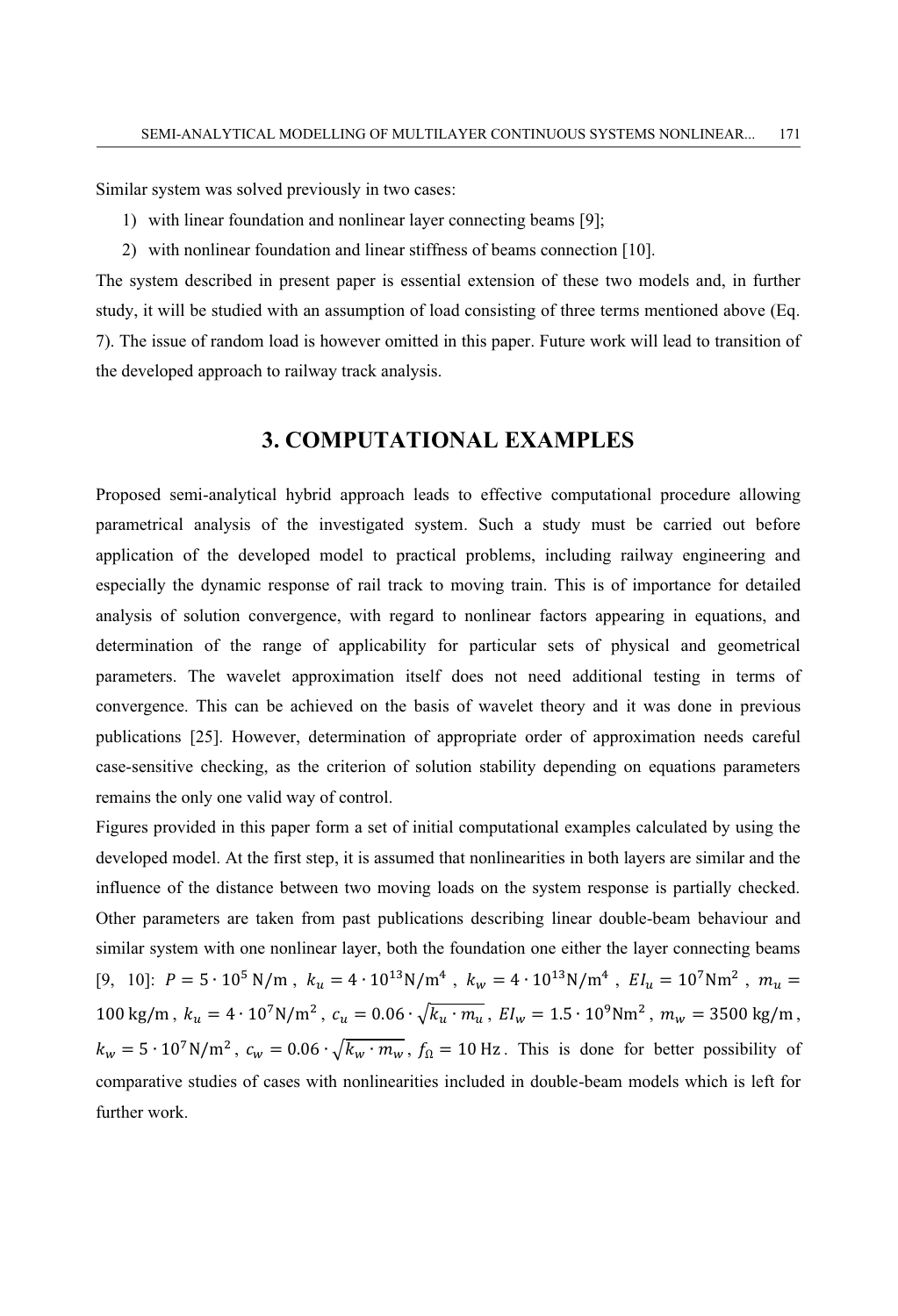

Fig. 1. Vertical vibrations of double-beam system in the case of two nonlinear layers and load speed 25 m/s: (a)-(c) two forces at a distance of 4 m; (b)-(d) two forces at a distance of 1 m.

Figure 1 shows vertical vibrations of two layers (beams) generated by two forces moving along upper beam with speed equal to  $25 \text{ m/s}$ , at a distance of 4 meters (Fig. 1 (a)-(c)) and 2 meters (Fig. 1 (b)-(d)) apart. One can observe significant growth of vibrations amplitude in the case of upper beam when the distance between forces decreases. The two loads cannot be recognized in signals as separated forces. This observation is similar to those obtained for other double-beam systems subjected to dynamic excitations. One should note that the lower beam starts to vibrate more variationally, i.e. the smooth character of the response function vanishes only due to changes of the distance between forces. This points out stronger influence of nonlinear factors on the structure vibrations when the forces are closer one to another. Vibrations amplitude of lower beam remains almost at the same level for considered set of parameters.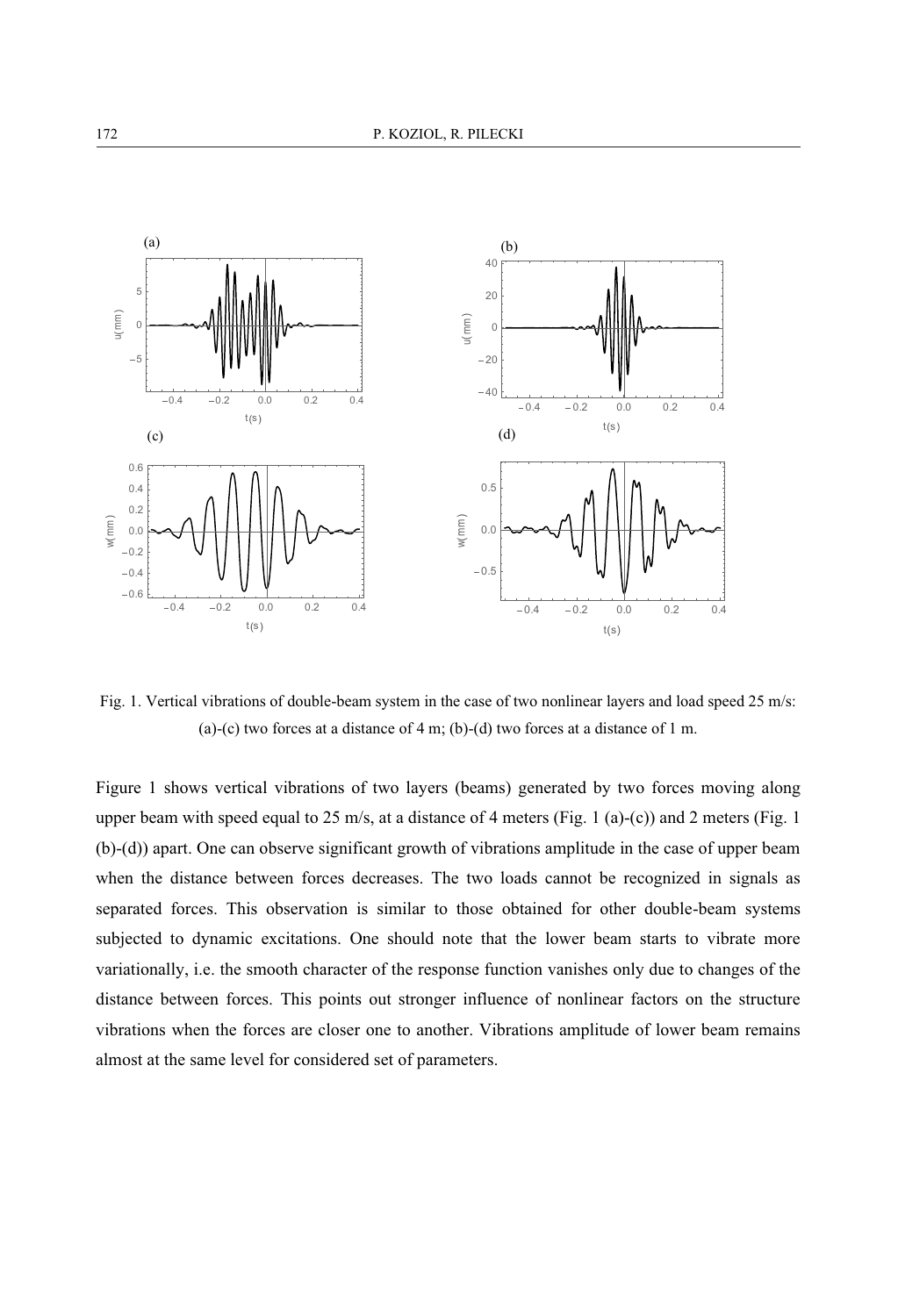

Fig. 2. The maximal response of double-beam system in the case of two nonlinear layers and load speed 25 m/s (dashed - linear; solid - nonlinear): (a)-(c) two forces at a distance of 4 m; (b)-(d) two forces at a distance of 1 m.

In the case of hardly visible changes in characteristics of vibrations (vibration history - comp. Fig. 3 (d)) it is convenient to analyse the "maximal response" represented by complex modulus of solution (Fig. 2). Usually it allows to recognize some hidden features and carry out more detailed analysis of the system sensitivity, in particular for nonlinear problems, where the real part of solution might not have clear interpretation.

Computational examples show that upper beam is more sensitive for nonlinear factor, which is in accordance with studies carried out previously. The lower beam response shows only small changes compared to linear case. One can see in Fig. 2 that the deflection line of lower beam transforms from smooth curve to ragged one, but the amplitude remains very close to linear case, independently of physical parameters of the system. However, the amplitude of vertical vibrations of the lower beam slightly grows with increasing distance between forces. One can observe accumulation of nonlinearity influence on the system for a set of forces placed in a small distance one from another, especially for the upper beam vibrations (Fig. 2 (a)-(b)).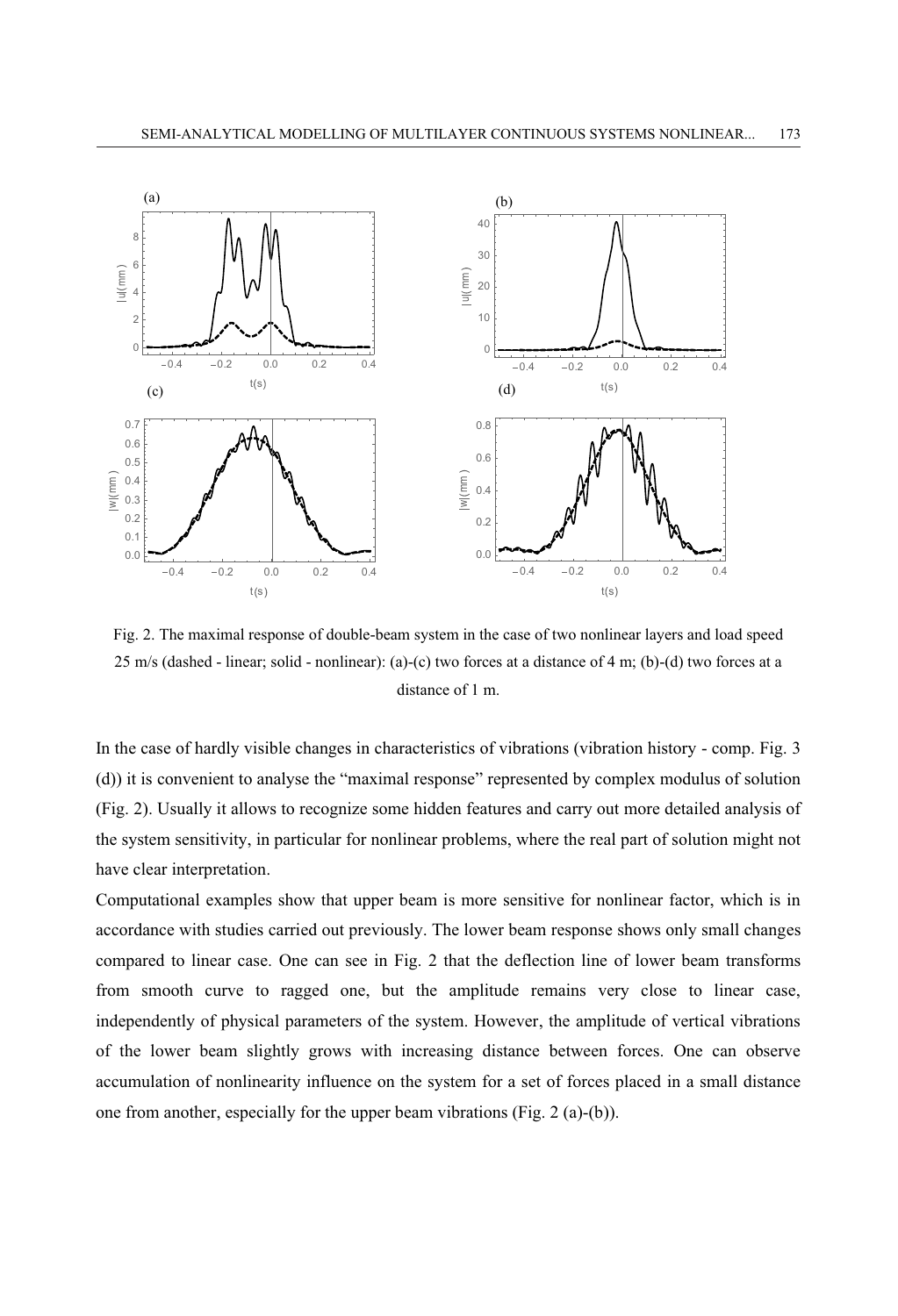

Fig. 3. Vertical vibrations of double-beam system in the case of two nonlinear layers, load speed 25 m/s and the distance between forces equal to 4 m: (a)-(b) nonlinear part of solution; (c)-(d) dashed - linear solution, solid - nonlinear solution.

Figures 3 (a)-(b) show examples of response associated with nonlinear factor only, i.e. without linear part of solution. It is computationally represented by the Adomian series approximating solution of the problem, without its first term which is found as a solution of linear system of equations [7, 8, 22]. One can observe clearly separated responses of upper beam for two moving forces, whereas the lower beam does not reflect the nature of the excitation. Figures 3 (c)-(d) present comparison of solution in linear case with approximate solution of nonlinear system (comp. Fig. 1 (a)). One can see that upper beam is much more sensitive for nonlinear factors compared to the lower one. This can suggest that behaviour of the upper beam will determine convergence of the approximate solution for the considered system with two nonlinear layers.

Computational examples prepared with a use of the developed hybrid semi-analytical method show that parametrical analysis of the investigated infinitely long continuous double-beam can be carried out. More detailed study leading to synthetic analysis and adoption of the method to railway track analysis and other multilayer systems is planned as future work.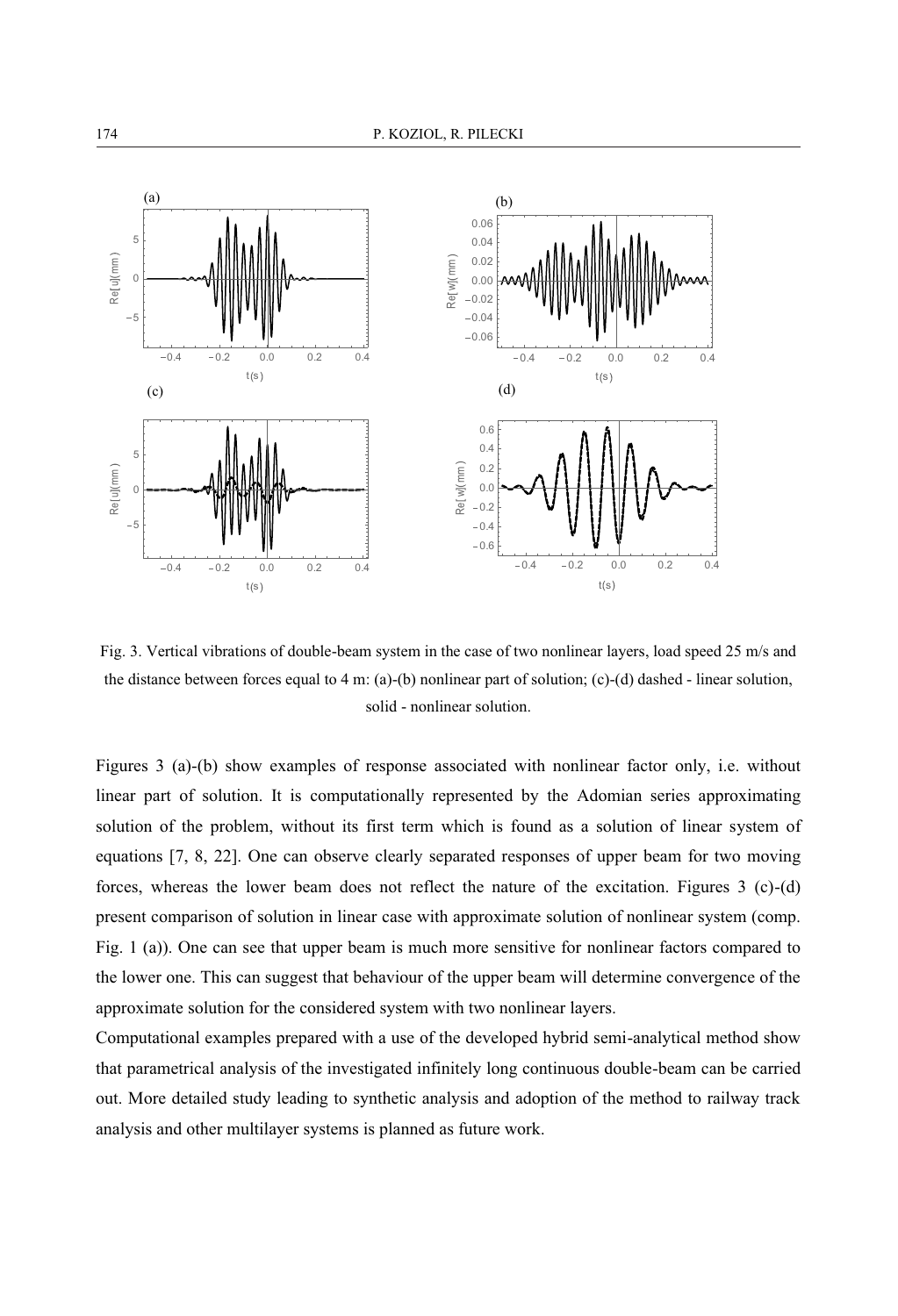#### **4. CONCLUSIONS**

Solution of continuous infinitely long double-beam system with nonlinear viscoelastic layer between beams and resting on nonlinear viscoelastic foundation is presented. The system is subjected to a set of two harmonically varying in time forces moving with constant velocity along upper beam and placed in a constant distance one from another. Vertical vibrations of beams are found by using Adomian's decomposition method combined with wavelet based approximation. This hybrid semi-analytical method allows for parametrical analysis of the model leading to possibility of effective study of the investigated structure. More detailed study will enable application of the proposed technique to extend validated previously railway track multilayer models with possibility of fastening system analysis with special emphasis on its nonlinear properties.

#### **REFERENCES**

- 1. L. Fryba, "Vibration of solids and structures under moving loads", Thomas Telford Ltd., London, 1999.
- 2. Z. Hryniewicz, P. Koziol, "Wavelet-based solution for vibrations of a beam on a nonlinear viscoelastic foundation due to moving load. Journal of Theoretical and Applied Mechanics, 51, 1, 215-224, 2013.
- 3. W. Czyczula, P. Koziol, D. Blaszkiewicz, "On the equivalence between static and dynamic railway track response and on the Euler-Bernoulli and Timoshenko beams analogy", Shock and Vibration, Volume 2017, Article ID 2701715, https://doi.org/10.1155/2017/2701715, 2017.
- 4. M.H. Kargarnovin, D. Younesian, D.J. Thompson, C.J.C. Jones, "Response of beams on nonlinear viscoelastic foundations to harmonic moving loads", Computers and Structures, 83, 1865-1877, 2005.
- 5. R. Bogacz, W. Czyczula, "Response of beam on viscoelastic foundation to moving distributed load", Journal of Theoretical and Applied Mechanics 46(4): 763–775, 2008.
- 6. W. Czyczula, P. Koziol, D. Kudla, S. Lisowski, (2017). "Analytical evaluation of track response in the vertical direction due to a moving load", Journal of Vibration and Control, Volume: 23 issue: 18, pages: 2989-3006, 2017.
- 7. P. Koziol, "Vibrations of Railway Tracks Modelled as a Two Layer Structure", In J. Kruis, Y. Tsompanakis, B.H.V. Topping, (Editors), Proceedings of the Fifteenth International Conference on Civil, Structural and Environmental Engineering Computing, Civil-Comp Press, Stirlingshire, UK, Paper 199, doi:10.4203/ccp.108.199, 2015.
- 8. P. Koziol, "Experimental validation of wavelet based solution for dynamic response of railway track subjected to a moving train", Mechanical Systems and Signal Processing, 79, 174-181, 2016.
- 9. P. Koziol, R. Pilecki, "Dynamic response of double-beam system with nonlinear viscoelastic layer to moving load", MATEC Web of Conferences, 211, 11008 (2018) VETOMAC XIV: 14th International Conference on Vibration Engineering and Technology of Machinery, https://doi.org/10.1051/matecconf/201821111008.
- 10. P. Koziol P., "Wavelet approximation of the Adomian's decomposition applied to a nonlinear problem of a double-beam response subject to a series of moving loads", Journal of Theoretical and Applied Mechanics, 52, 3, 687-697, 2014.
- 11. R. Bogacz, K. Frischmuth, "Analysis of contact forces between corrugated wheels and rails", Machine Dynamics Problems, 33, 2, 19-28, 2009.
- 12. L. Auersch, "Excitation of ground vibration due to the passage of trains over a track with trackbed irregularities and a varying support stiffness", Vehicle System Dynamics 53(1): 1–29, 2015.
- 13. S. Kaewunruen, A. Remennikov, "Dynamic Properties of Railway Track and its Components: A State of the Art Review", Wollongong: University of Wollongong Press, 2008.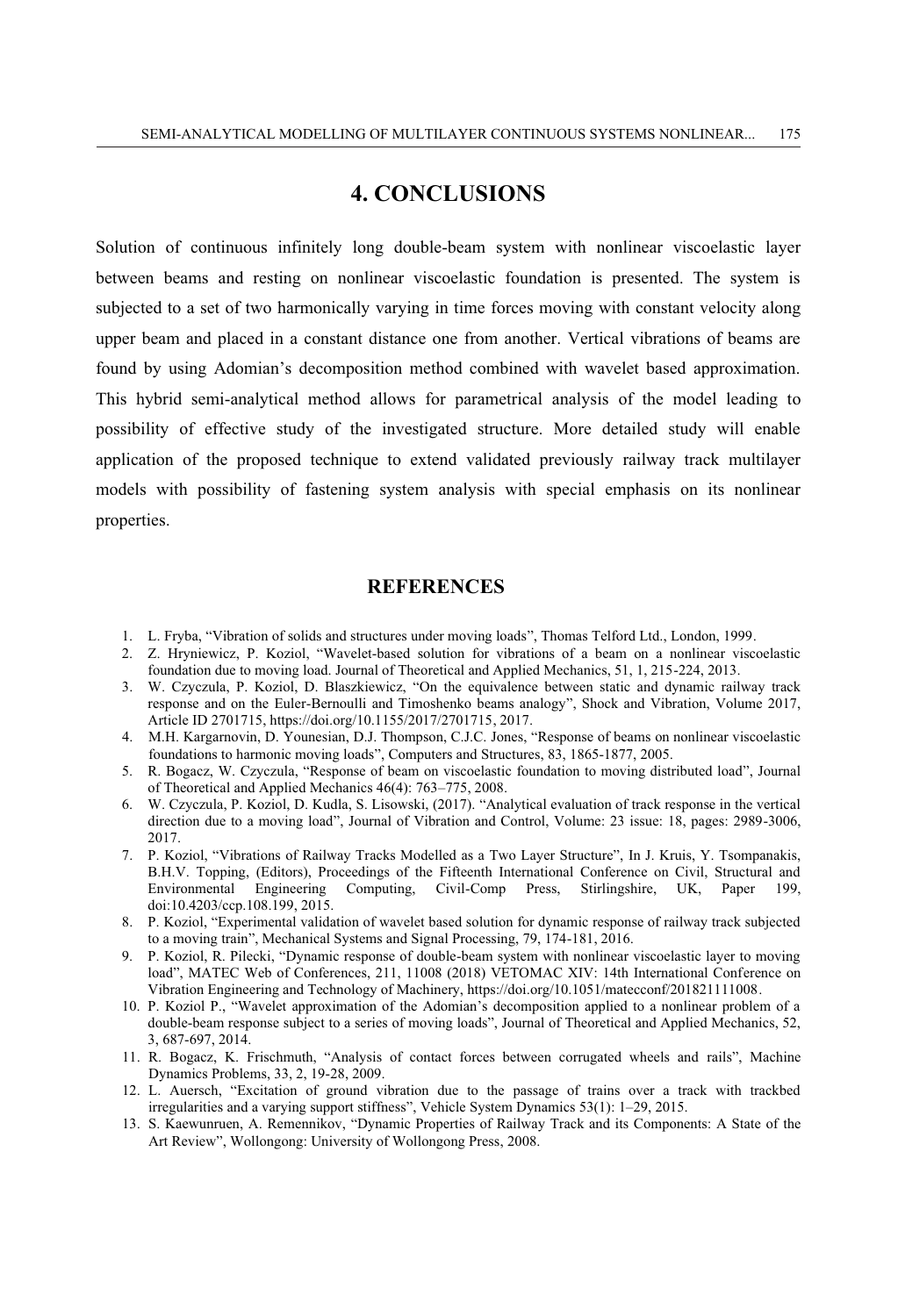- 14. G. Lombaert, P. Galvin, S. Francois, et al., "Quantification of uncertainty in the prediction of railway induced ground vibration due to the use of statistical track unevenness data", Journal of Sound and Vibration 333: 4232–4253, 2014.
- 15. P. Koziol, D. Kudla, "Vertical vibrations of rail track generated by random irregularities of rail head rolling surface", Journal of Physics: Conference Series 1106 (2018) 012007, Modern Practice in Stress and Vibration Analysis (MPSVA) 2018, IOP Publishing, doi:10.1088/1742-6596/1106/1/012007, 2018.
- 16. J.M. Steenbergen, "Quantification of dynamic wheel-rail contact force at short rail irregularities and application to measured rail welds", Journal of Sound and Vibration 312: 606–629, 2008.
- 17. X. Shenga, C.J.C. Jones, D.J. Thompson, "A theoretical model for ground vibration from trains generated by vertical track irregularities. Journal of Sound and Vibration 272: 937–965, 2004.
- 18. S. Francois, M. Schevenels, P. Galvin, et al., "A 2.5D coupled FE–BE methodology for the dynamic interaction between longitudinally invariant structures and a layered halfspace. Computer Methods in Applied Mechanics and Engineering 199: 1536–1548, 2010.
- 19. P. Koziol, M.M. Neves, "Multilayered infinite medium subject to a moving load: dynamic response and optimization using coiflet expansion", Shock and Vibration, 19, 1009-1018, 2012.
- 20. J. Górszczyk, K. Malicki, "Three-dimensional finite element analysis of geocell-reinforced granular soil", In Proceedings of the 18<sup>th</sup> International Multidisciplinary Scientific GeoConference SGEM 2018, Albena, Bulgaria, 2–8 July 2018; STEF92 Technology Ltd.: Sofia, Bulgaria, 2018; Issue 1.2, pp. 735–742, doi: 10.5593/sgem2018/1.2/S02.093.
- 21. J. Górszczyk, K. Malicki, "Digital Image Correlation Method in Monitoring Deformation During Geogrid Testing", FIBRES & TEXTILES in Eastern Europe 2019; 27, 2(134): 84-90. DOI: 10.5604/01.3001.0012.9992.
- 22. G. Adomian, "Nonlinear Stochastic Systems Theory and Application to Physics", Kluwer Academic Publishers, Dordrecht, 1989.
- 23. A.M. Wazwaz, S.M. El-Sayed, "A new modification of the Adomian decomposition method for linear and nonlinear operators", Applied Mathematics and Computation, 122, 393-405, 2001.
- 24. L. Monzon, G. Beylkin, W. Hereman, "Compactly supported wavelets based on almost interpolating and nearly linear phase filters (coiflets)", Applied and Computational Harmonic Analysis, 7, 184-210, 1999.
- 25. P. Koziol, "Wavelet approach for the vibratory analysis of beam-soil structures: Vibrations of dynamically loaded systems", VDM Verlag Dr. Müller, Saarbrucken, 2010.

#### **LIST OF FIGURES:**

Fig. 1. Vertical vibrations of double-beam system in the case of two nonlinear layers and load speed 25 m/s: (a)-(c) two forces at a distance of 4 m; (b)-(d) two forces at a distance of 1 m.

Rys. 1. Drgania pionowe belki podwójnej z dwoma nieliniowymi warstwami i prędkością obciążenia równej 25 m/s:

(a)-(c) dwie siły w odległości 4 m od siebie; (b)-(d) dwie siły w odległości 1 m od siebie.

Fig. 2. The maximal response of double-beam system in the case of two nonlinear layers and load speed

 $25 \text{ m/s}$  (dashed - linear; solid - nonlinear): (a)-(c) two forces at a distance of 4 m; (b)-(d) two forces at a distance of 1 m.

Rys. 2. Odpowiedź maksymalna belki podwójnej w przypadku dwóch nieliniowych warstw i prędkości obciążenia

równej 25 m/s (linia przerywana - przypadek liniowy, linia ciągła - przypadek nieliniowy): (a)-(c) dwie siły w odległości 4 m od siebie; (b)-(d) dwie siły w odległości 1 m od siebie.

Fig. 3. Vertical vibrations of double-beam system in the case of two nonlinear layers, load speed 25 m/s and the

distance between forces equal to 4 m: (a)-(b) nonlinear part of solution; (c)-(d) dashed - linear solution, solid - nonlinear solution.

Rys. 3. Drgania pionowe belki podwójnej w przypadku dwóch nieliniowych warstw, dla prędkości obciążenia równej

25 m/s i odległości między siłami równej 4 m: (a)-(b) nieliniowa część rozwiązania; (c)-(d) linia przerywana rozwiązanie liniowe, linia ciągła - rozwiązanie nieliniowe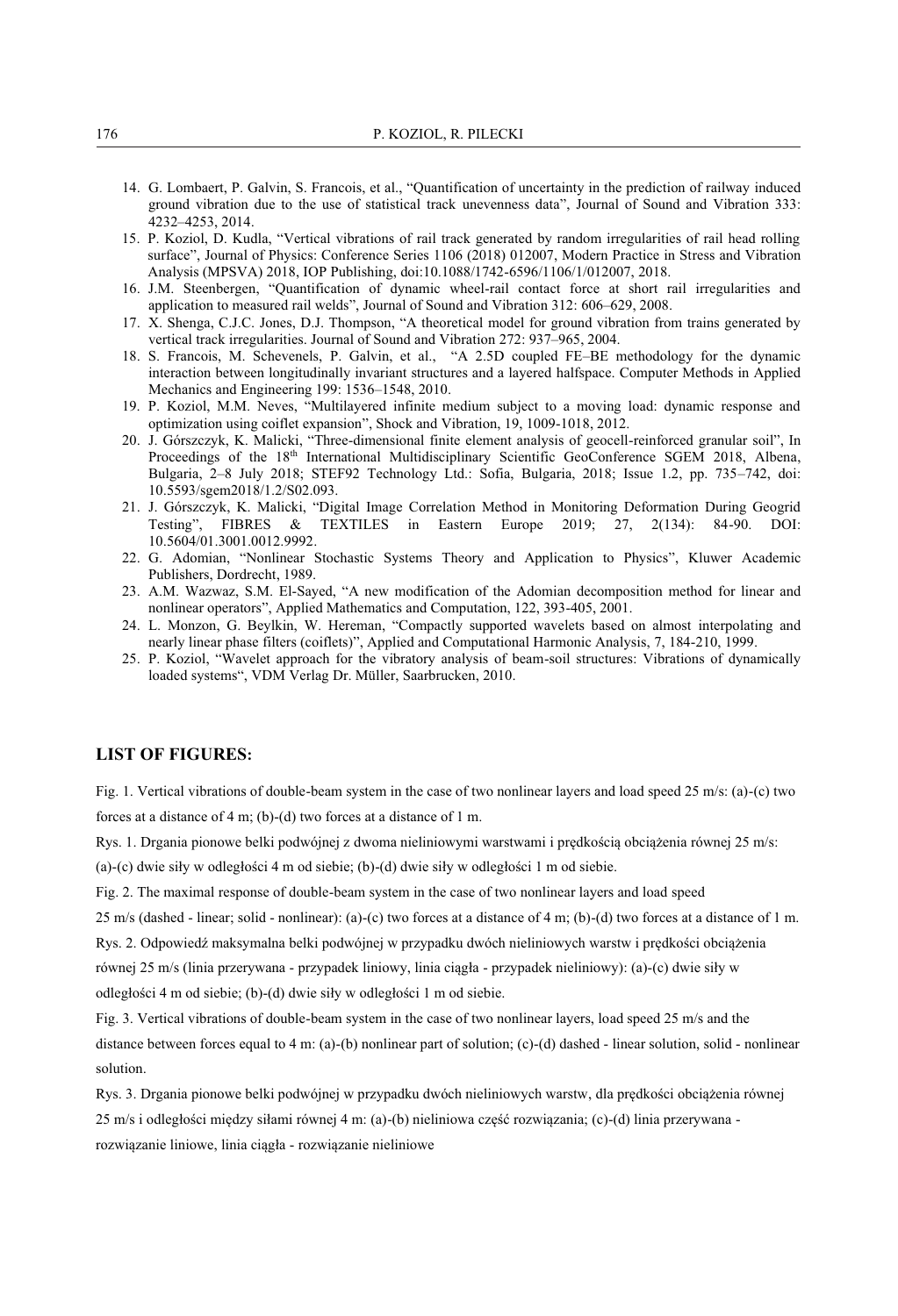#### **SEMI-ANALITYCZNE MODELOWANIE NIELINIOWEJ DYNAMIKI WIELOWARSTWOWYCH UKŁADÓW CIĄGŁYCH**

*Słowa kluczowe***:** metody semi-analityczne, struktury wielowarstwowe, właściwości nieliniowe, odpowiedź dynamiczna, układ belki podwójnej, modelowanie drogi kolejowej.

#### **STRESZCZENIE:**

Problemy dynamiki konstrukcji stanowią jeden z najbardziej istotnych działów współczesnych badań związanych z konstrukcjami kolejowymi. Potrzeba modelowania takich konstrukcji oraz przewidywania ich dynamicznych oddziaływań prowadzi do konieczności poszukiwania nowych rozwiązań, głównie z powodu rosnących prędkości pojazdów i intensywności ruchu. Studia porównawcze prowadzone zarówno w ramach prac eksperymentalnych, pomiarowych, jak i teoretycznych rozważań pokazują, że modele wielowarstwowe w połączeniu z metodami semianalitycznymi mogą dać nowe spojrzenie na wyniki dotychczasowych analiz. Dokładniejsza analiza elementów drogi oraz ich fizycznych właściwości, razem z zastosowaniem efektywnych estymacji i aproksymacji pozwalających uniknąć numerycznych niestabilności spowodowanych ekstremalnymi dynamicznymi zmianami układów, mogą być ważnymi narzędziami służącymi otrzymaniu nowych rozwiązań, zarówno teoretycznych jak i inżynierskich. Artykuł ten prezentuje w skrócony sposób wybrane modele wielowarstwowe drogi kolejowej, ze szczególnym uwzględnieniem jej nieliniowych właściwości. Zostały omówione istniejące rozwiązania analityczne i semi-analityczne, ze wróceniem uwagi na korzyści płynące z ich zastosowania. Teoretyczny model belki podwójnej został rozwiązany. Pokazano przykłady obliczeniowe wraz z omówieniem możliwości ich adaptacji do analizy innych struktur wielowarstwowych.

Dotychczas opublikowane prace zawierają interesujące wyniki semi-analityczne związane z założeniem nieliniowej sztywności elementów konstrukcji typu belka-podłoże. Modele jednowarstwowy i dwuwarstwowy zostały szczegółowo przeanalizowane przy założeniu nieliniowej sztywności podłoża, przy użyciu semi-analitycznej metody opartej na aproksymacjach falkowych połączonych z dekompozycją Adomiana. Modele te zostały również poddane walidacji poprzez porównanie wyników z pomiarami wykonanymi na rzeczywistym torze kolejowym, pokazujące wysoką zgodność rezultatów w zakresie drgań pionowych drogi kolejowej dla różnych zbiorów parametrów i prędkości pojazdów.

Wstępne badania prowadzące do praktycznych wyników oraz ich zastosowań do analizy dynamiki drogi kolejowej są oparte na analizie czysto teoretycznego modelu nieskończenie długiej belki podwójnej, najpierw w przypadku liniowym, a następnie przy założeniu nieliniowej sztywności podłoża. Stąd inne modyfikacje, jak założenie nieliniowej sztywności warstwy pomiędzy belkami, co odpowiada nieliniowej sztywności systemu przytwierdzeń, powinny być poprzedzone teoretycznymi badaniami układów mechanicznych niekoniecznie bezpośrednio powiązanych z drogą kolejową. Dlatego badany jest model z dwiema warstwami nieliniowymi, przy założeniu układu parametrów analogicznego do

użytego w poprzednio rozważanych modelach. Rozpoznanie mechanicznych właściwości takiego układu dynamicznego pozwoli na jego zastosowanie w modelowaniu właściwości drogi kolejowej.

Przykłady obliczeniowe przygotowane z użyciem opracowanej hybrydowej metody semi-analitycznej pokazują, że analiza parametryczna badanego układu ciągłego nieskończenie długiej belki podwójnej jest możliwa. Bardziej